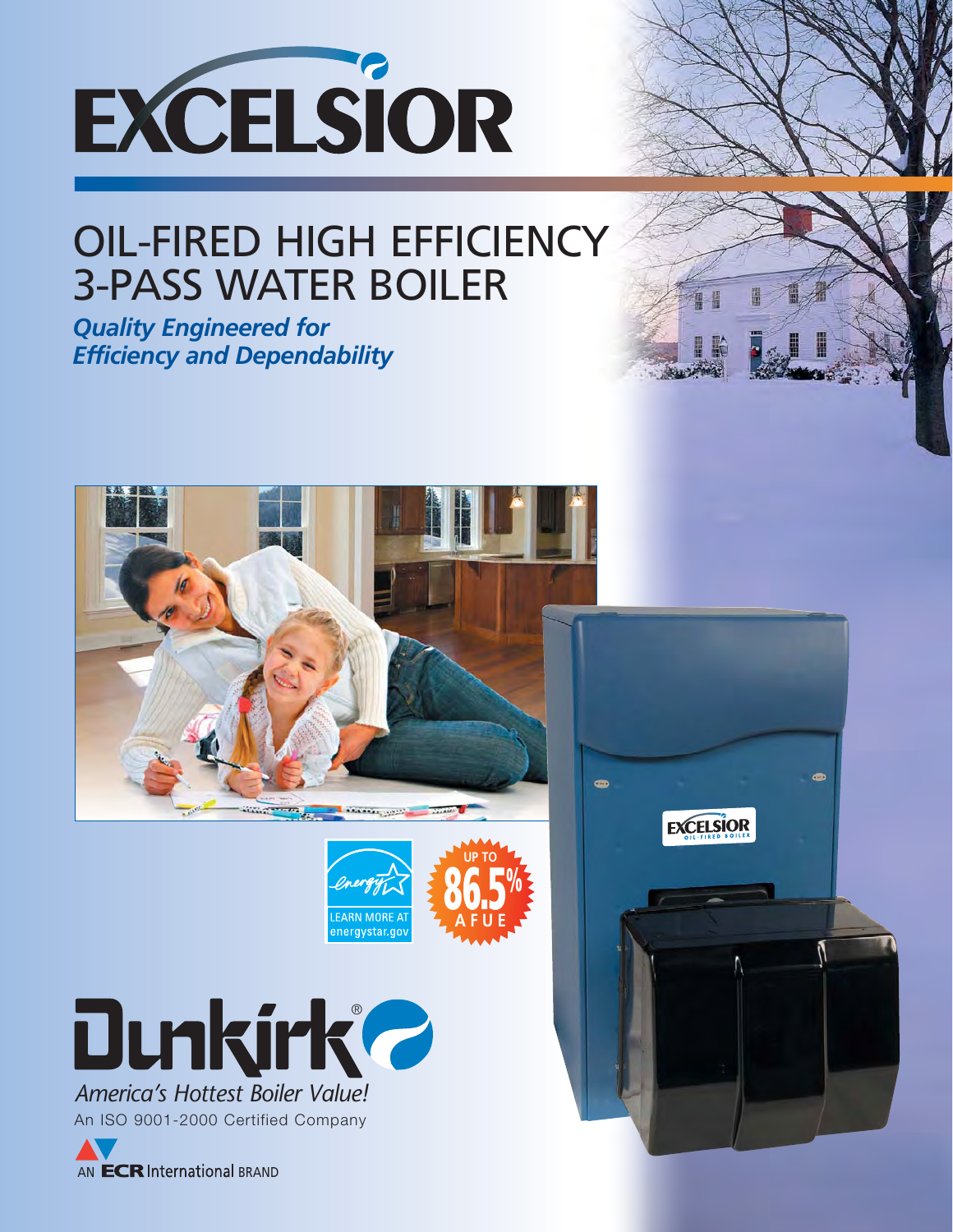



## **Excelsior – The Green Choice in Oil Boilers with up to 86.5% AFUE!**

## **Advanced High Efficiency 3-Pass Heat Exchanger Design**

The Excelsior's multiple flue-way passages maximize surface area, optimizing heat transfer. Standard stainless steel baffles further enhance efficiency. A compact low mass design allows the unit to recover from low standby water temperatures utilizing half the energy of standard 3-pass oil boilers. The overall result – a greener oil boiler through improved technology, ideal for space heating and applications utilizing an indirect water heater.

### **Burners, Venting & Packaging Options**

With a wide range of ENERGY STAR efficient models from .75 to 1.65 GPH, chimney or direct vent\*, Beckett, Riello or Carlin Burners\* and packaging choices including knockdown – the Excelsior is tailored to the needs of your application. **\*** *Available later in 2008*

## **Compact Footprint**

With the leanest design in its class, the Excelsior eases into tight applications while being easier on you. Compact and strong, maximum allowable working pressure of 65 psi.

## **E-A-S-Y Installation Plug 'n Play**

## **Piping**

The Excelsior Series features an installer friendly Piping Tree clearly labeled for simple, efficient installation of standard Aquastat, Pressure/ Temperature Gauge and Relief Valve as well as optional Low Water Cut Off and High Limit Control. Piping connections are conveniently located at the back of the unit so the jacket can be installed after the unit has been piped.

## **Wiring**

The Excelsior features an easily accessible terminal block located under the top protective cover. The unit is factory wired with molex connections for the Burner, Main Control, High Limit and Low Water Cut Off.

## **Warranty**

Excelsior features a limited lifetime warranty with 5 and 10 Year Comfort Plus Extended Parts and Labor Warranties available.







*Piping Manifold Tree for quick installation of standard features and optional controls.*



*Controls come standard with factory wiring and plug 'n play harnesses*



*Plug 'n play connections for optional High Limit and LWCO*



*Panels can be installed or removed after the piping is connected*



*Beckett burner with plug 'n play connector*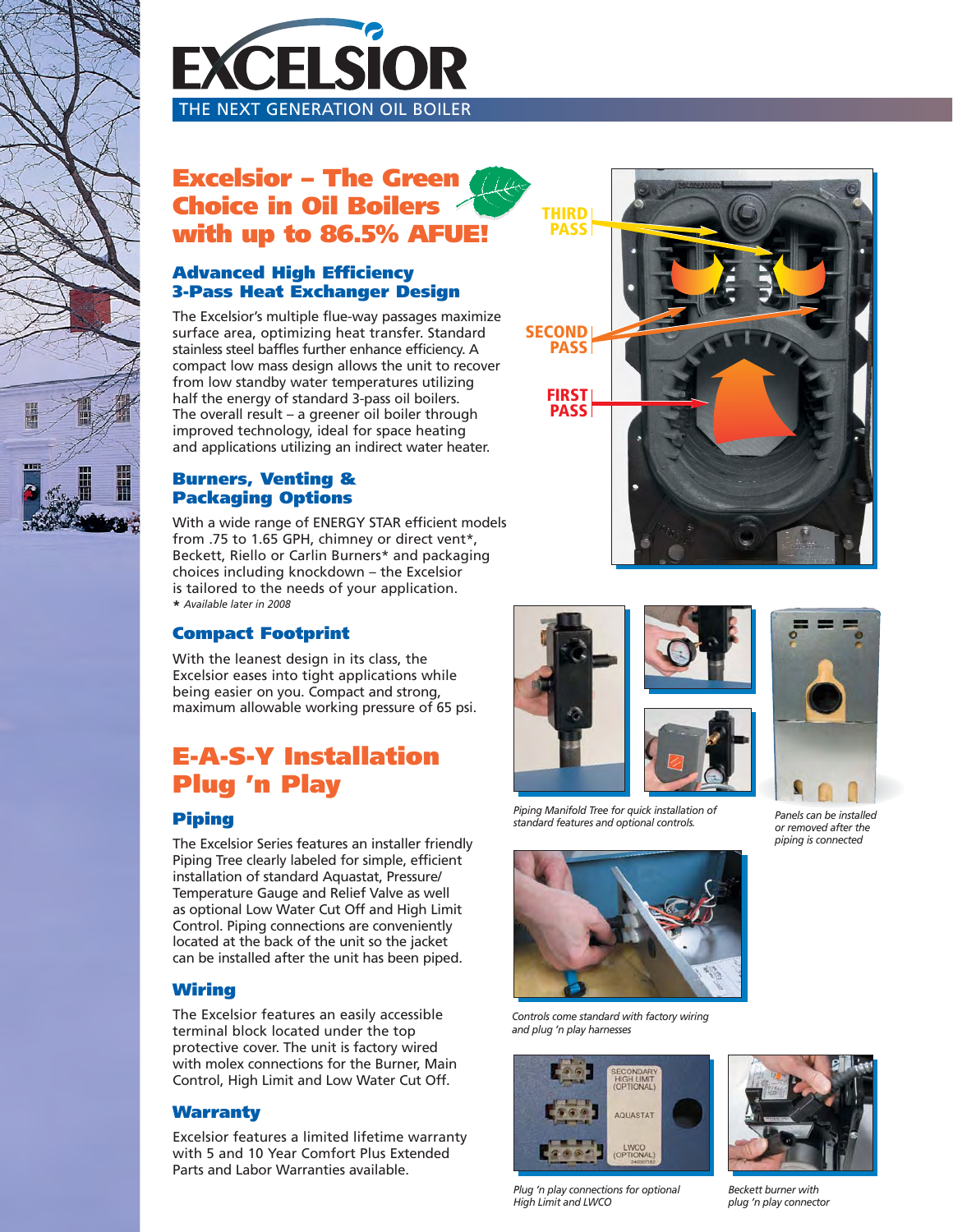

## **E-A-S-Y Service**

#### **Dealer-Driven Features include:**

- Flexible oil line combined with an easy access heat exchanger featuring dual hinge swing door with right or left mount option
- Wide Flue-Ways for easy cleaning
- Site Glass for flame observation
- Removable 1/4" sampling port for combustion readings



*Flexible Oil Line*



*Wide Flue-Ways for easy cleaning*



*Removable front panel for easy cleaning and service*



*for installation flexibility*

#### **EXCELSIOR FACTORY SUPPLIED STANDARD EQUIPMENT**

■ Liner as Required by Model ■ Efficiency Baffles by Model ■ 3/4" ASME Relief Valve

■ Target Wall

■ Piping Tree

- High Efficiency Cast Iron 3-Pass Heat Exchanger
- Combination Powder-Coated Steel/Plastic Jacket
- Lighted On/Off Switch with Protective Cover
- Reversible Dual Hinged Swing-Out Burner Door
- Oil Burner with Protective Sound Retention Cover
- Terminal Block
- Wiring Harnesses with Molex
- Burner Electrical **Disconnect**
- Drain Valve
- Temperature/Pressure Gauge
- Aquastat/Boiler Control

■ 1-1/4" Supply & Return Tappings *(Qty. 1 ea.)*

■ Circulator Control

- for Power Wiring
- **Connectors**
- 
- 
- 
- Direct Vent\*
- **\*** *Available later in 2008*

*Reversible hinged door easily* 

*Hinge-Mount*

*lifts off hinges and positions*

*right or left*



*Site Glass & Sample port for easy service*

#### **OPTIONAL EQUIPMENT**

- Low Water Cut Off and/or Manual Reset High Limit are factory pre-wired and include plug 'n play molex connector harnesses
- Quick Connect Harness
- Knock-Down Packaging
- Burner Choices\*